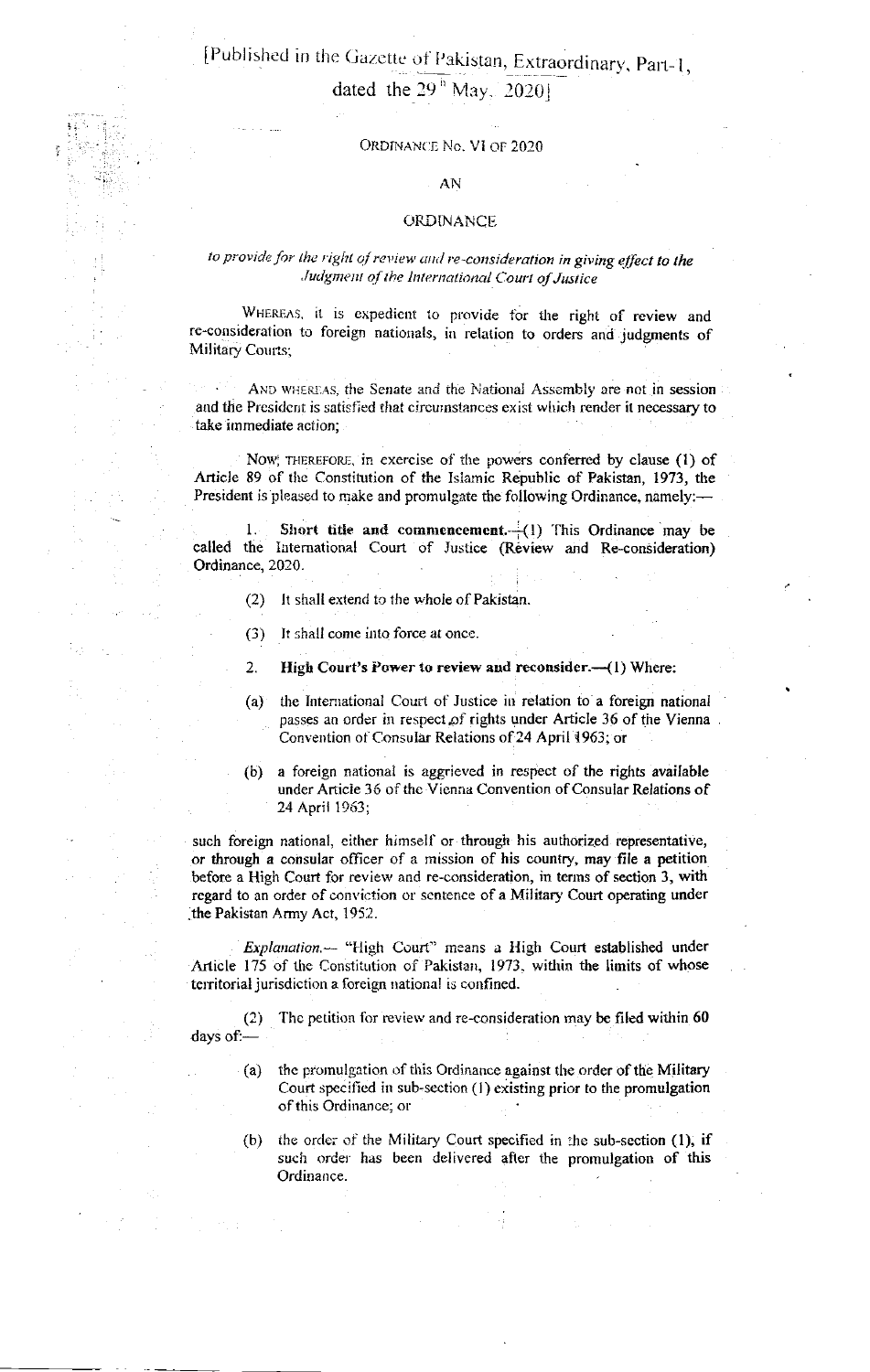Disposal of petitions for review and re-consideration.-In R. deciding a petition fiied under section 2, the Court shall examine whether any prejudice has been caused to the foreign national in respect of his right of defence, right to evidence and principles of fair trial, due to denial of consular access according to the Vienna Convention on Consalar Relations of 24 April 1963.

Removal of difficulties.-If any difficulty arises in giving effect to 4. any provision of this Ordinance, the President may make such order as may appear to him to be necessary for the purpose of removing such difficulty.

Ordinance to have overriding effect.-The provisions of this 5. Ordinance shall have effect notwithstanding anything to the contrary contained in any other law for the time being in force including the Pakistan Army Act, 1952.

## STATEMENT OF OBJECTS AND REASONS

The Government of India initiated proceedings against Pakistan in the International Court of Justice (ICJ), concerning alleged violations of the Vienna Convention on Consular Relations of 24 April 1963 "in the matter of detention and trial of an Indian national, Commander Kulbhushan Sudhir Jadhav", who had been sentenced to death by the Military Court in Pakistan in April 2017. Commander Jadhav was a RAW operative, who facilitated numerous acts of terrorism in Pakistan, which resulted in the killings of countless innocent citizens of Pakistan. The ICJ gave its Judgment on 17<sup>th</sup> July, 2019 wherein it observed that "Pakistan is under an obligation to provide, by means of its own choosing, effective review and reconsideration of the conviction and sentence of Mr. Jadhav, so as to ensure that full weight is given to the effect of the violation of the rights set forth in Article 36 of the Vienna. Convention, taking account of paragraphs 139, 145 and 146 of this Judgment".

 $2.$ In order to give full effect to the said Judgment, it is necessary that a mechanism for review and reconsideration of Pakistan's own choice has to be provided. This can be done by law only, therefore, the Bill is designed to achieve the aforesaid object.

**MINISTER-IN-CHARGE**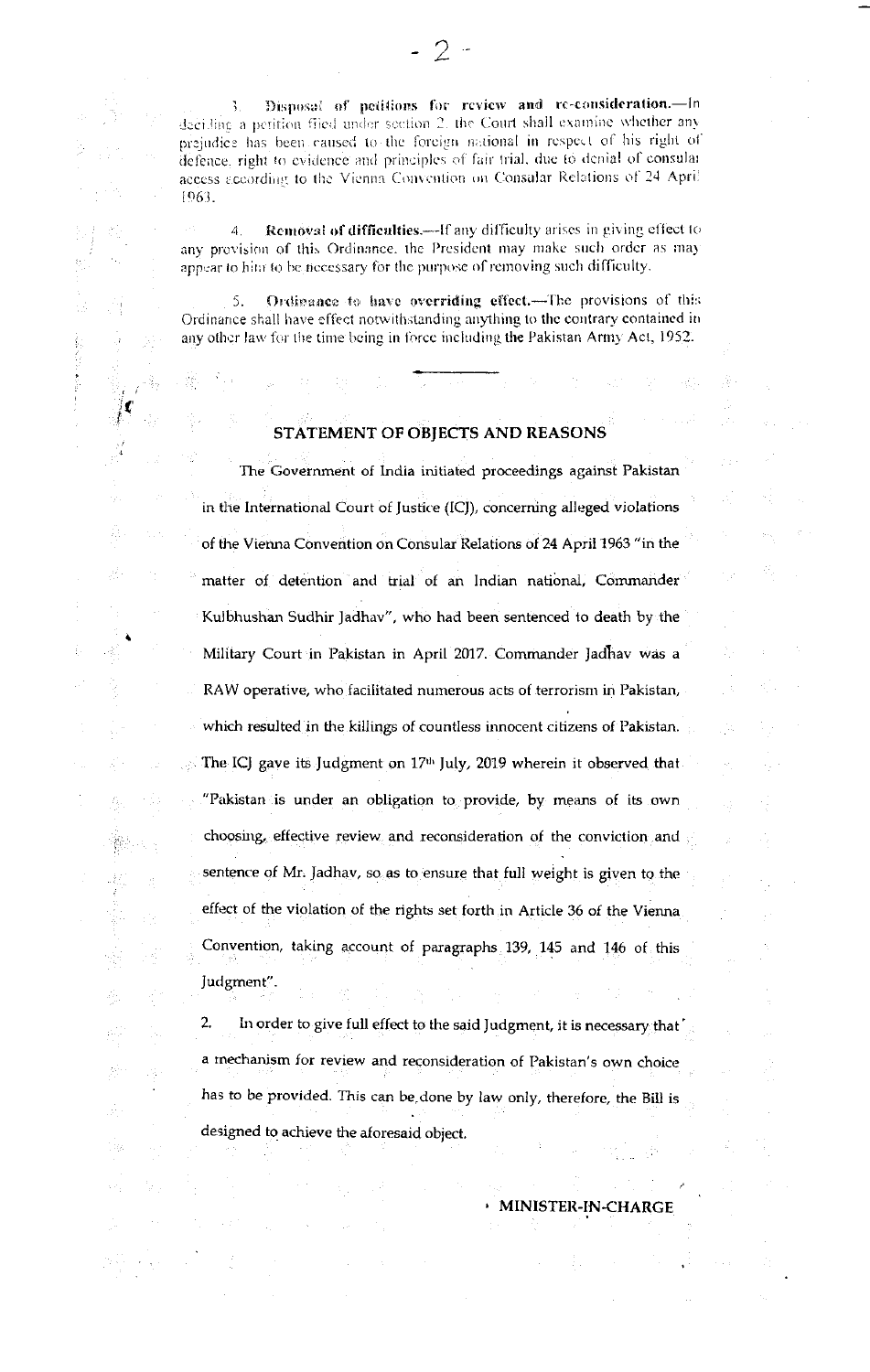[جریدہ پاکستان، غیر معمولی، حصہ اول، مورخہ ۲۹ مئی ، ۲۰۲۰ء میں شائع ہوا] <u>آرژینس نمرا مجریه ۲۰۲۰ و</u> عالمی عدالت انصاف کے فیصلے کوموثر بنانے کے لئے حق نظر ثانی اور غور کررفراہم کرنے کا آرڈینٹس ہرگاہ کہ، بیقرین مصلحت ہے کہ غیرملکی شہریوں کو ،فوجی عدالتوں کے حکم ناموں اور فیصلوں کی نسبت ،حق نظر ثانی دغور کررفراہم کیاجائے؛ اور چونکہ، سینٹ اورقو می آسمبلی کے احلاس نہیں ہور ہے ہیں اورصدرمملکت کواظمینان حاصل ہے کہ ایسے حالات موجود ہیں جوفوری کارر دائی کے متقاضی ہیں؛ لہذا،اب،اسلامی جمہور بیہ پاکستان کے دستور،۳۷۴۲ء کےآرٹیکل ۸۹ کی شق (۱) کی روپے تفویض کر دہ اختیارات کواستعال کرتے ہوئےصدرمملکت نےحسب ذیل آ رڈیننس دسنع اور جاری کیا ہے، یعنی:۔ م**ختصر عنوان اورآغازنفاذ: به (۱) م**یه آرڈینس عالمی عدالت انصاف ( نظر <sub>ثا</sub>نی د*غ*ور مکر ر ) <sup>.</sup> آرڈیننس، ۲۰۲۰ءکے نام سےموسوم ہوگا۔ (۲) كىيا ياكىتان پروسىت يزې<sub>ر</sub>بوگا \_ (۳) بەنى الفورنافذ <sup>أ</sup>مىل ہوگا۔ ٢\_ نظر ثانی اورغور مرركاعدالت عالیه كانفتیار :- (١) (الف) عالمي عدالت انصاف نے غیر کمکی شہریوں کی نسبت ۱۲۴ پریل ۱۹۶۳ء کے دیانا کنونشن برائے کونسلر ریلیشنز کےآرٹنکل ۲ ساتےتحت1س کےحقوق کےنسبت ایک تھم جاری کرتی ہے؛ یا **(ب)** غیرملکی شہری۴۲ اپریل۱۹۶۳ءکے وپانا کنونشن برائے کونسلر ریلیشنز کے آرٹنگ ۲ س<u>ے تح</u>ت دستياب حقوق كي بابت متاثره ہو؛ تواپیاغیرملکی شہرکی،خواہ ازخود یااپنے مجاز کر دہ نمائندہ کے ذریعے، یااپنے ملک کے مشن کے کونسلر افسر کے توسط سے ،عدالت عالیہ کےروبرد،دفعہ ۳ کے مفہوم میں، پاکستان آرمی ایکٹ،۱۹۵۲ء کےتحت کام کرنے دالی فوجی عدالت کی جانب سے مزایا پی پاتھم مزا کی نسبت،نظر ثانی دغور مکرر کی پنیشن دائر کر سکے گا۔